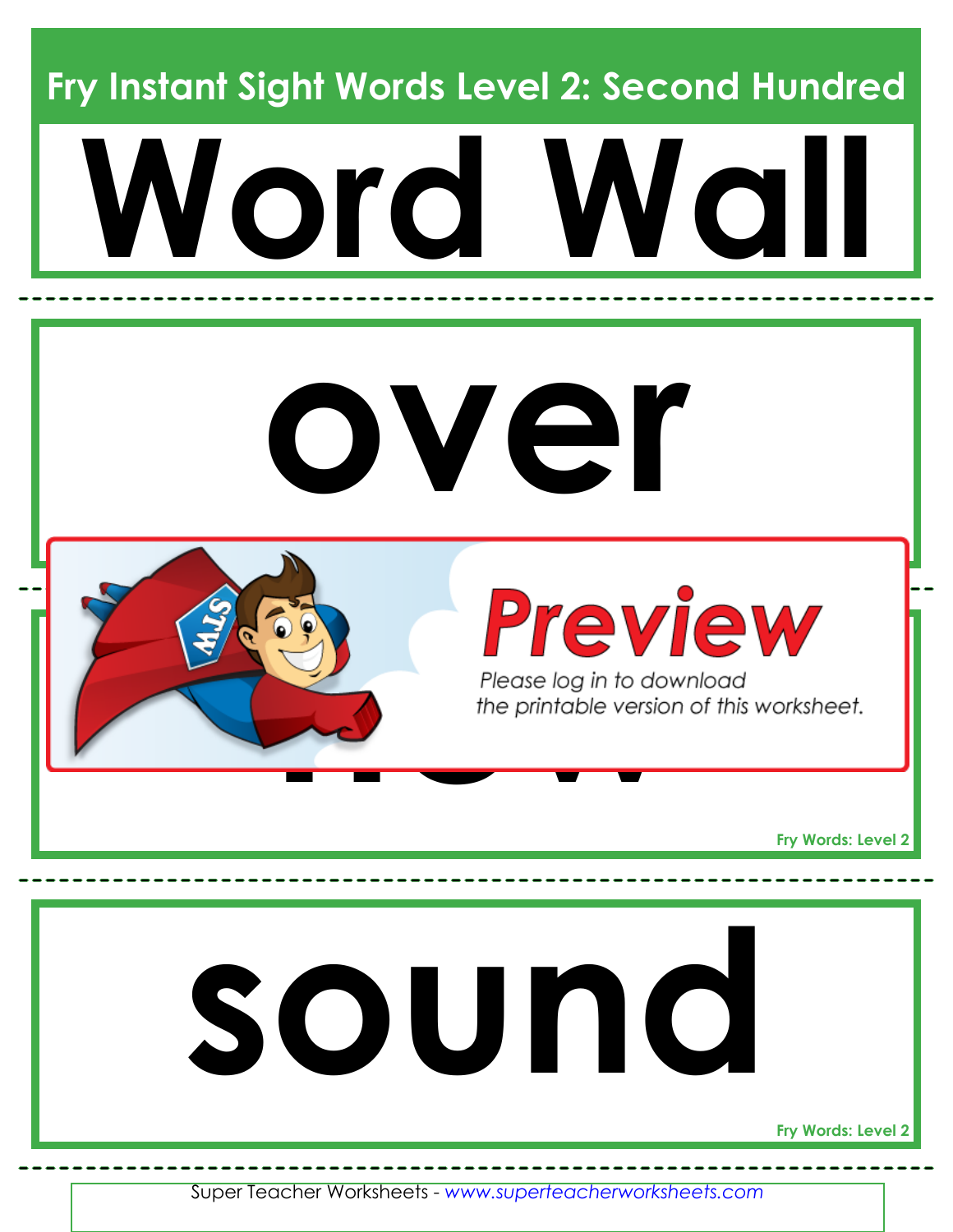

**Fry Words: Level 2**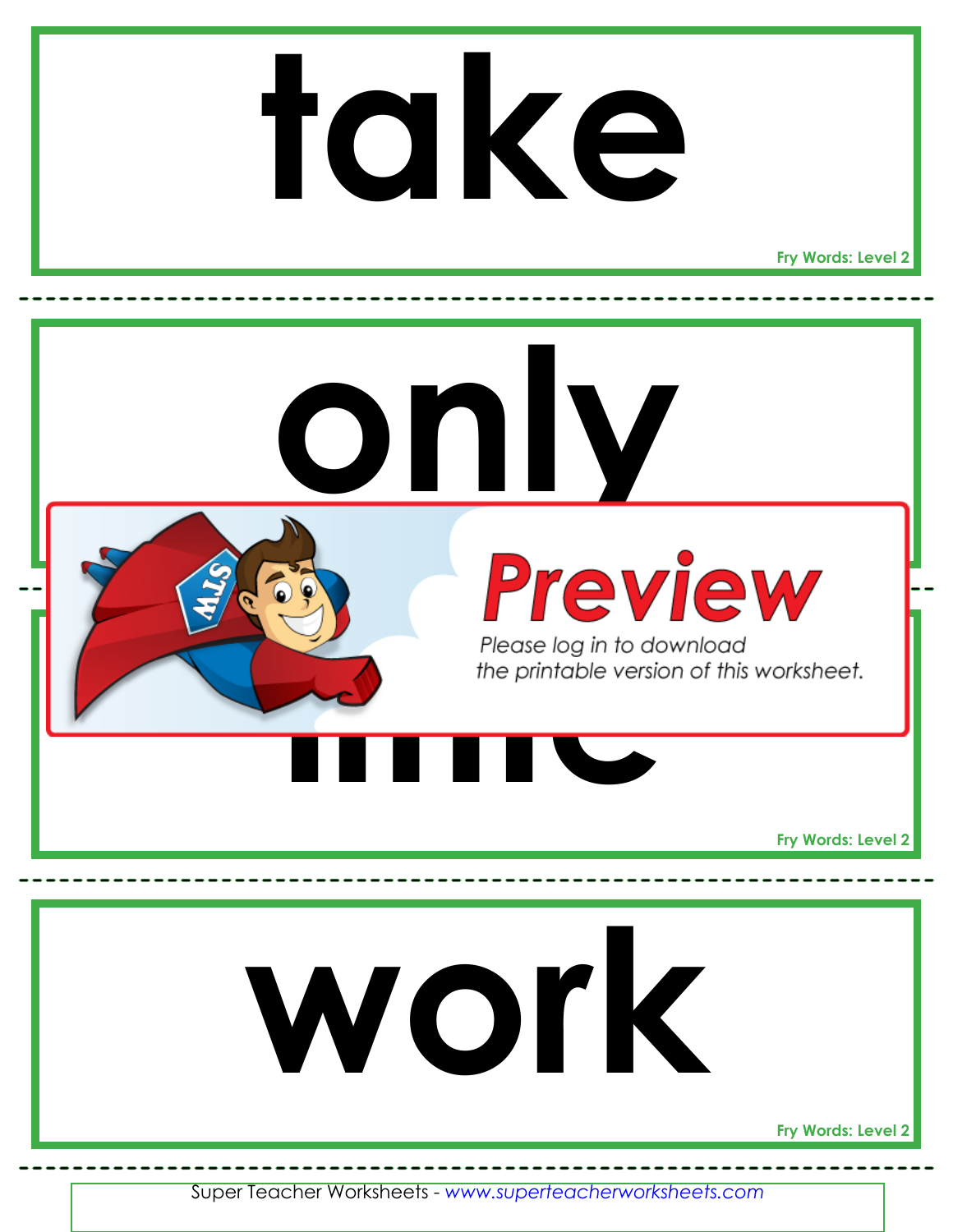### **know**

**Fry Words: Level 2**

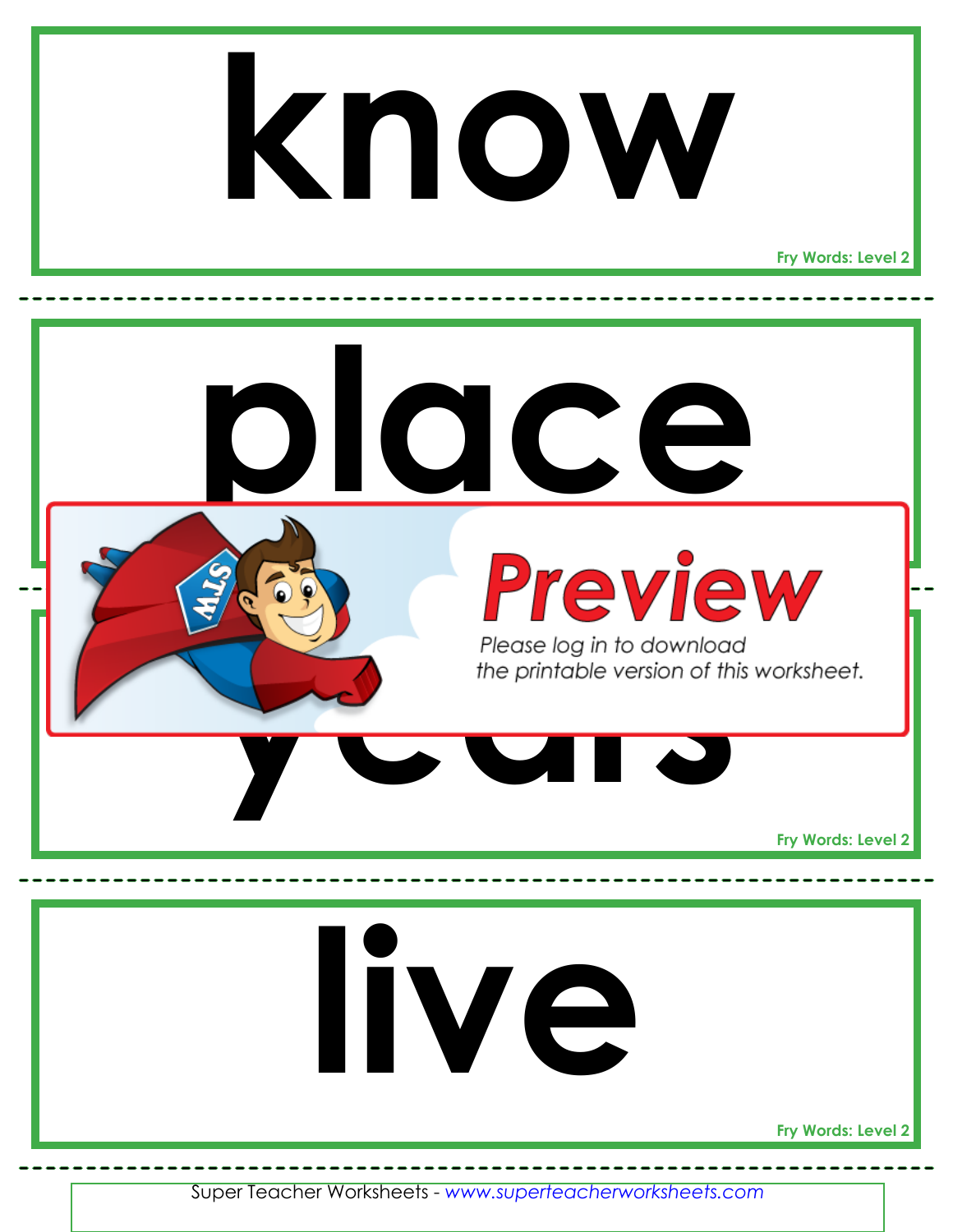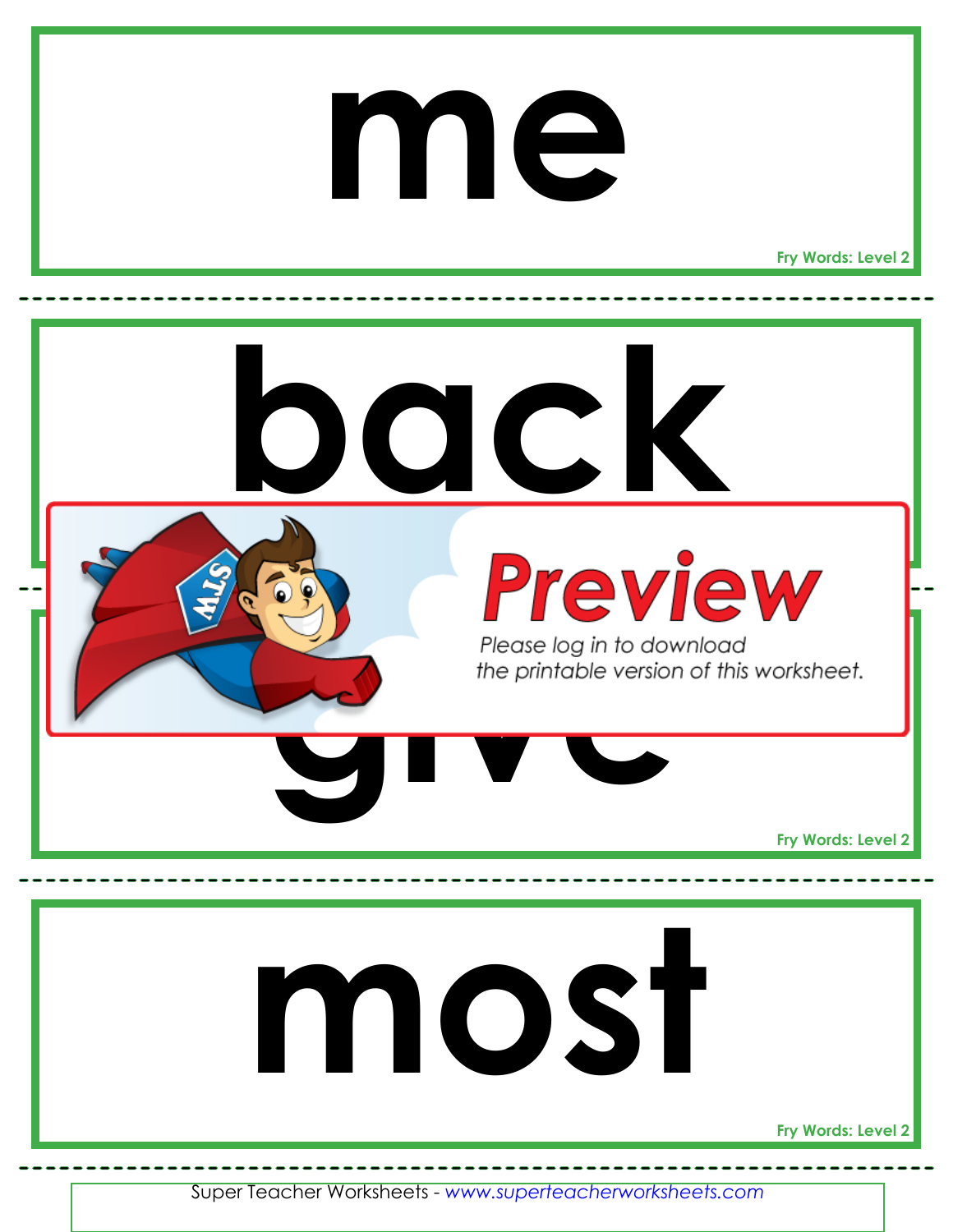### **very**

**Fry Words: Level 2**

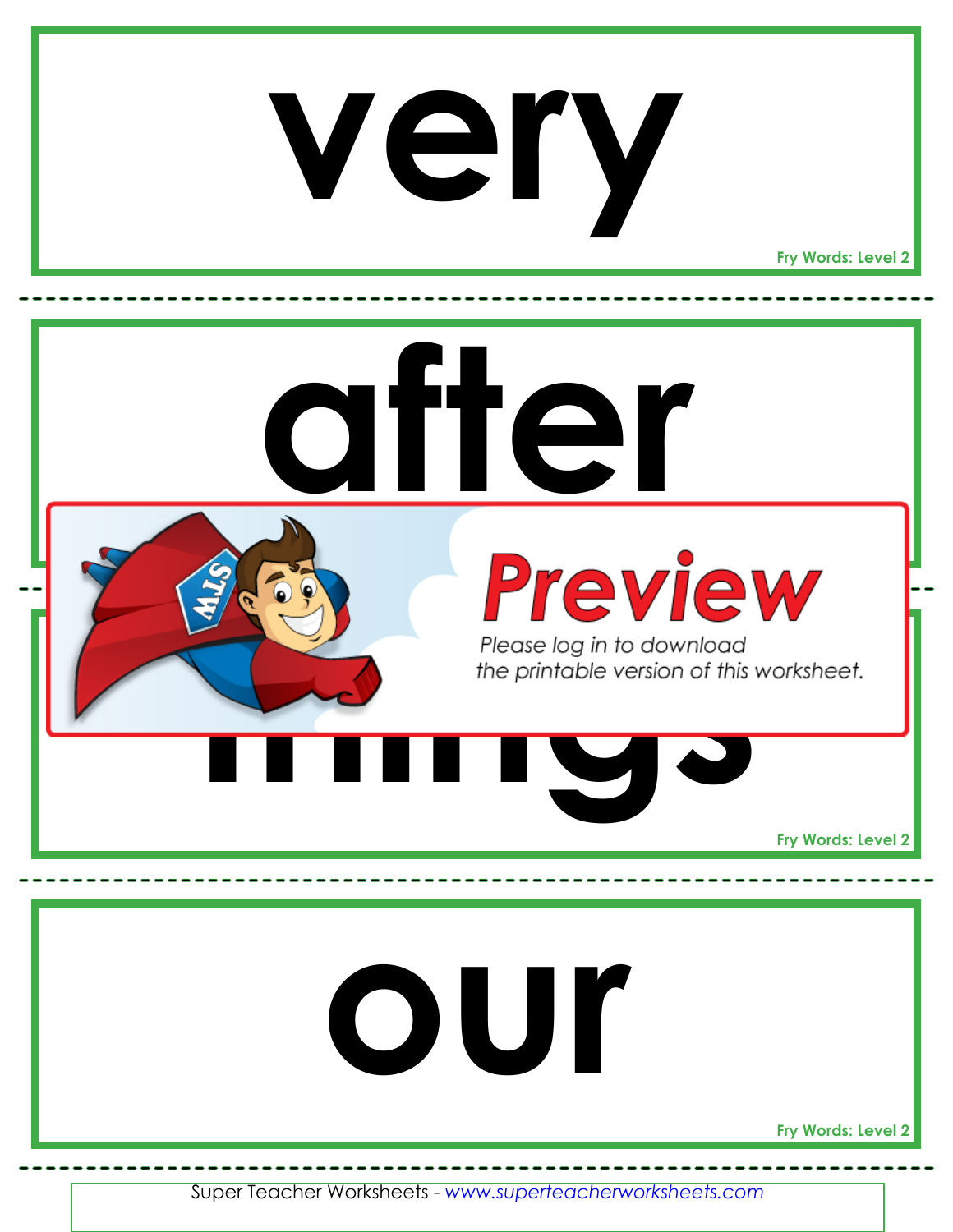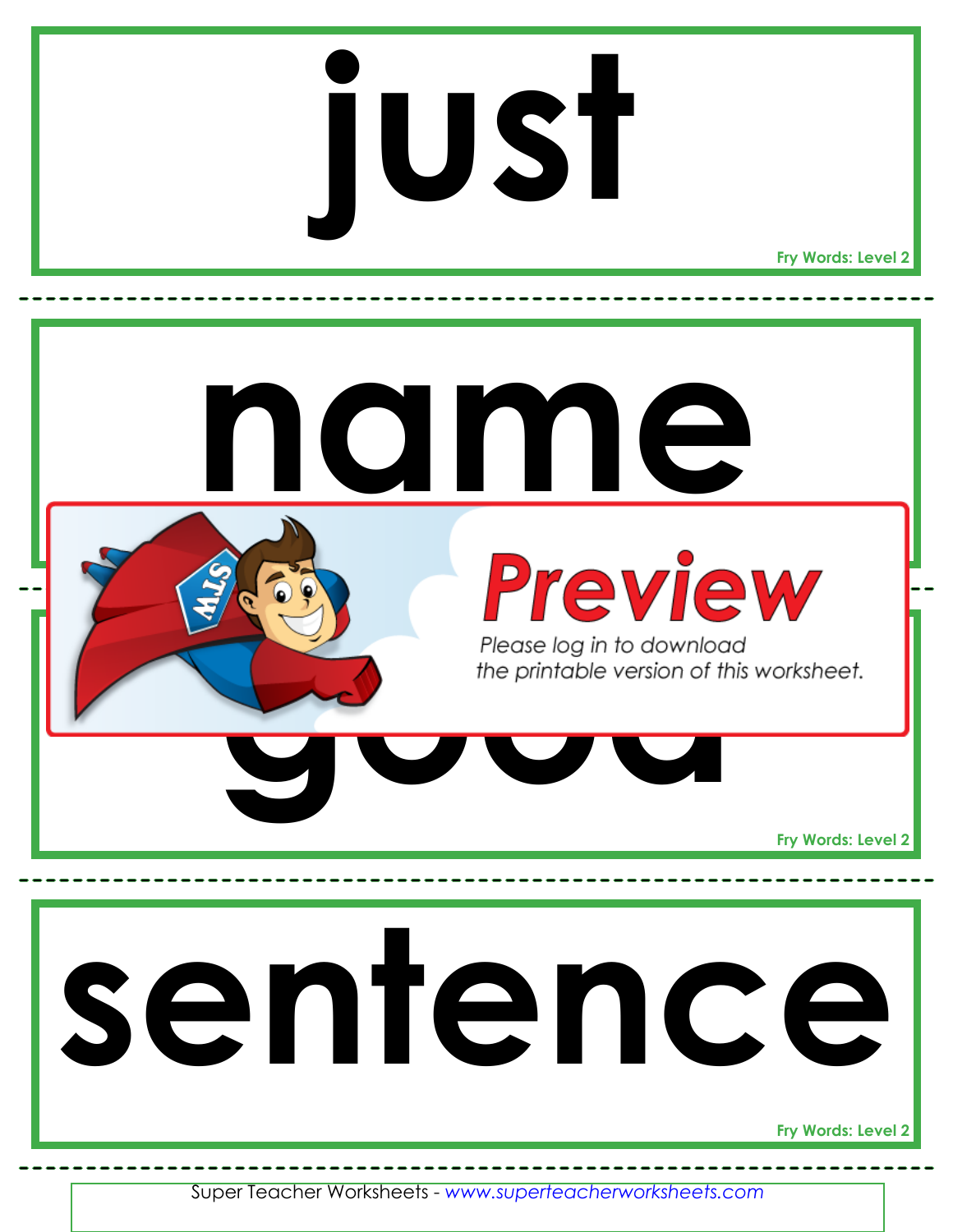### **man**

**Fry Words: Level 2**

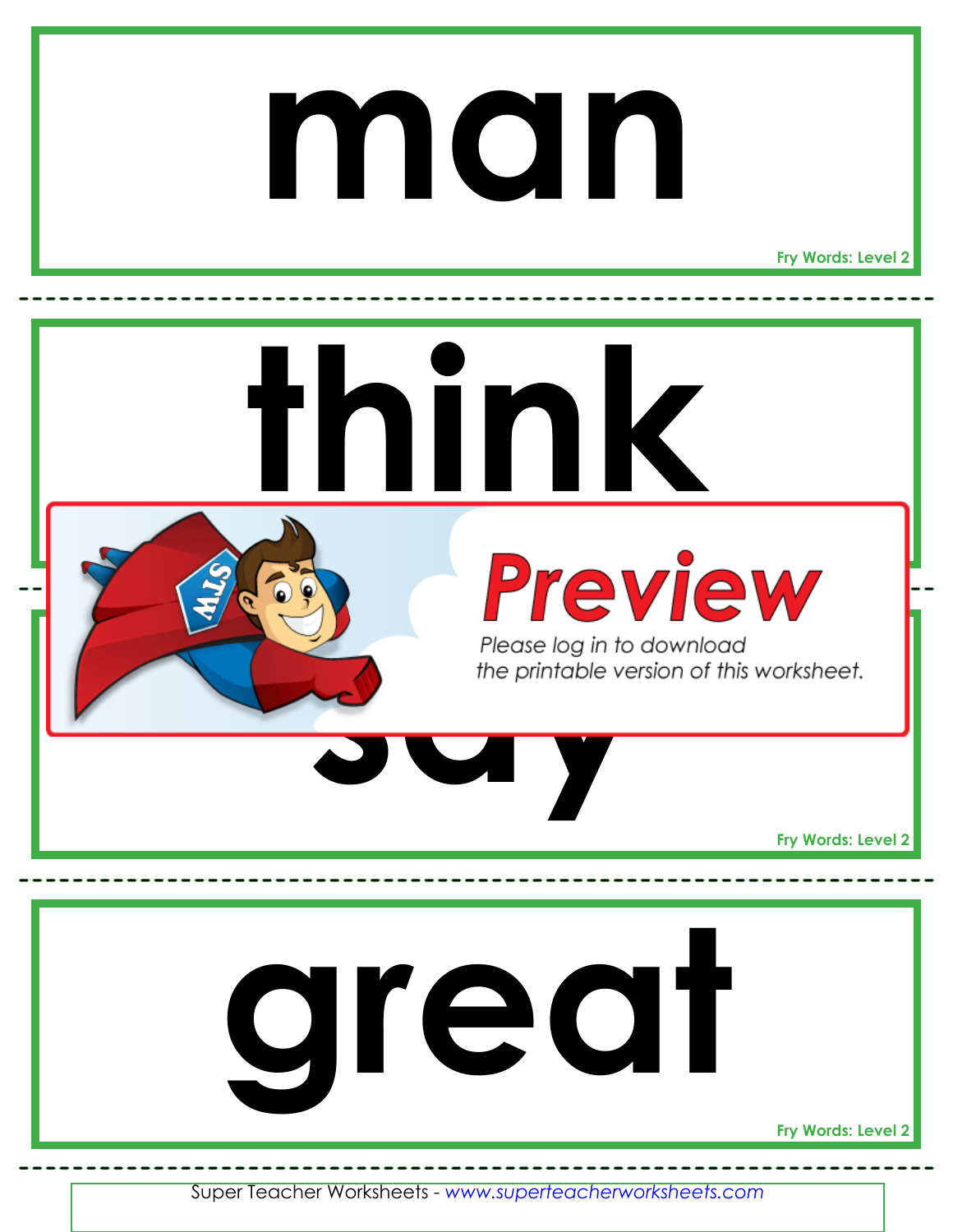

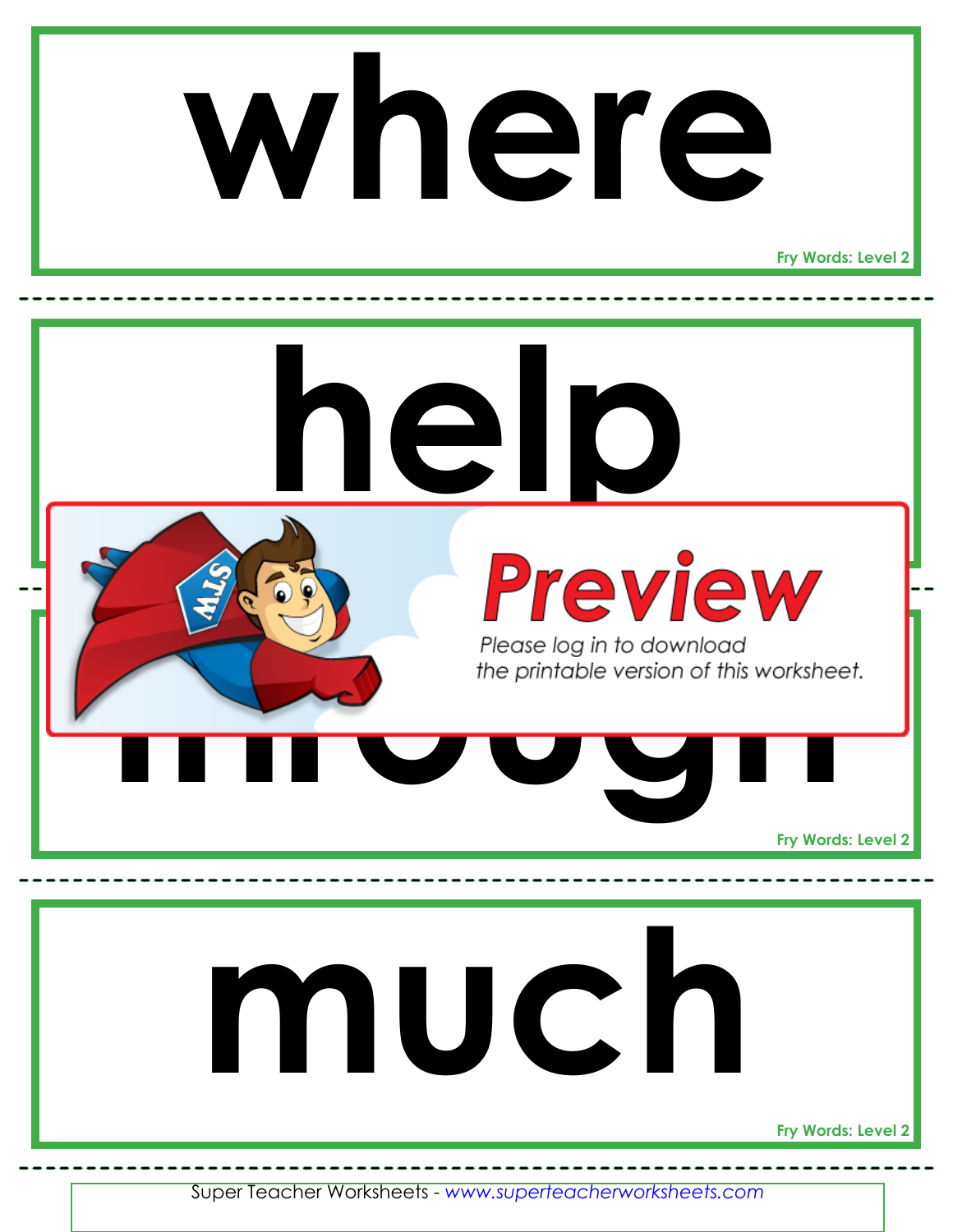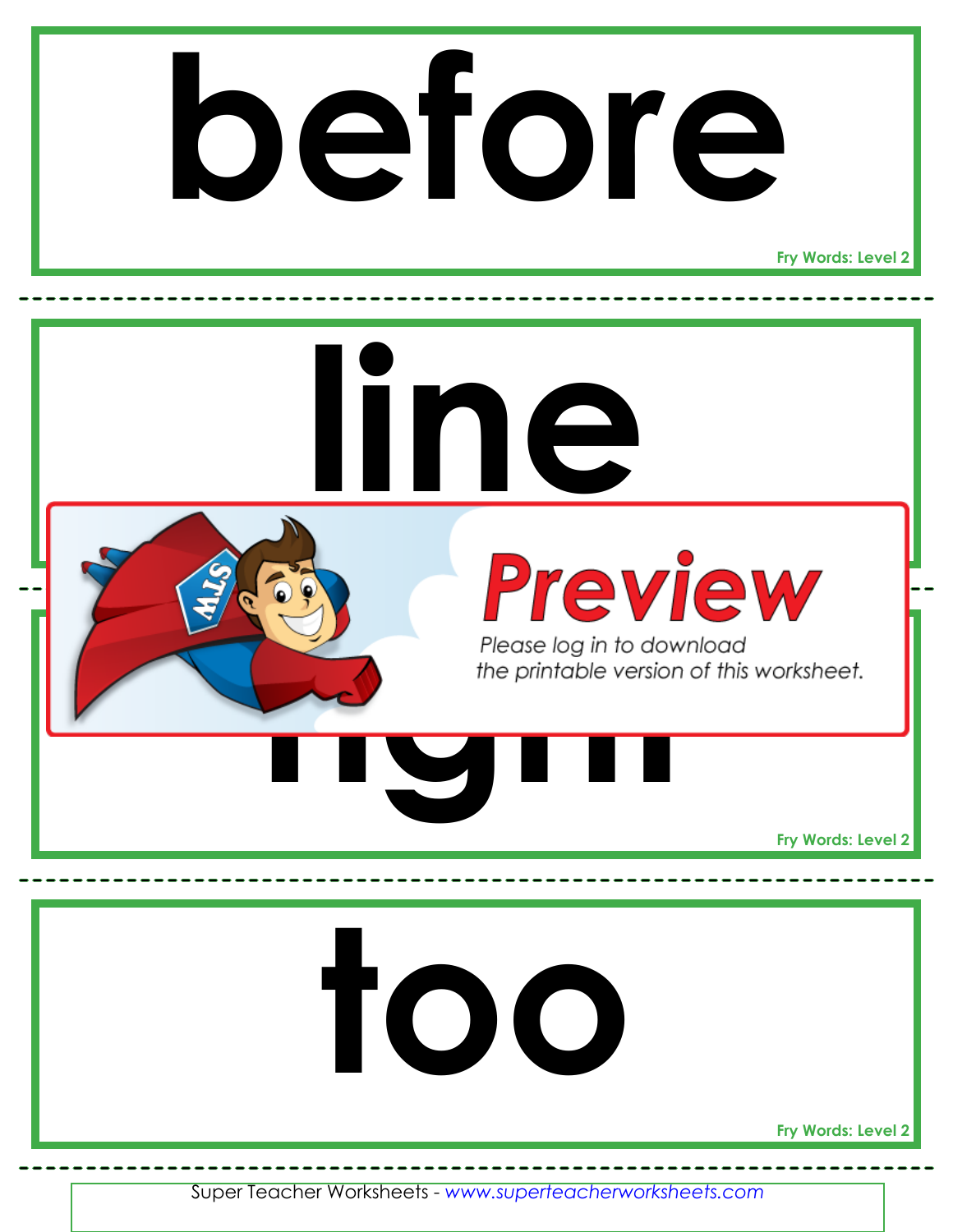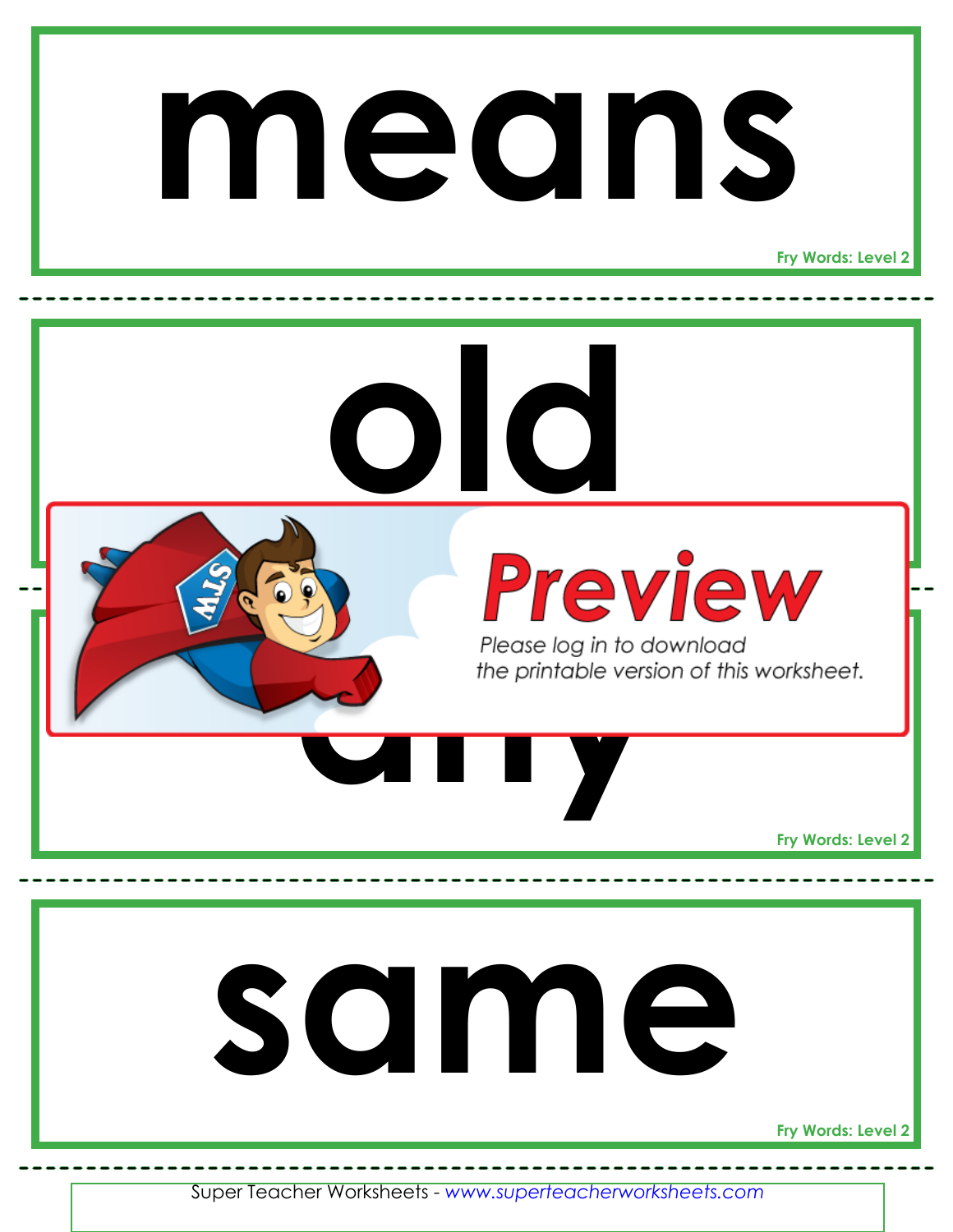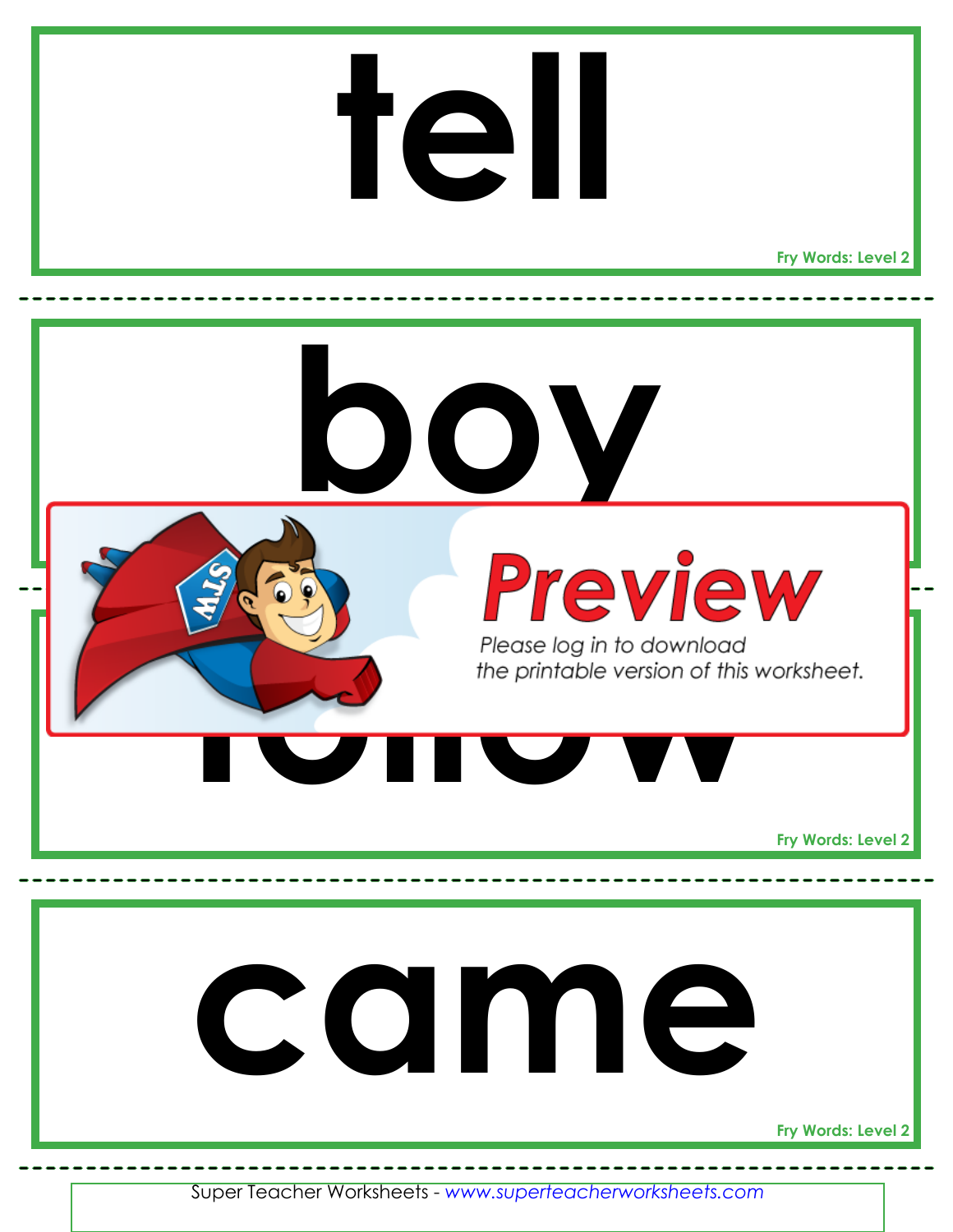

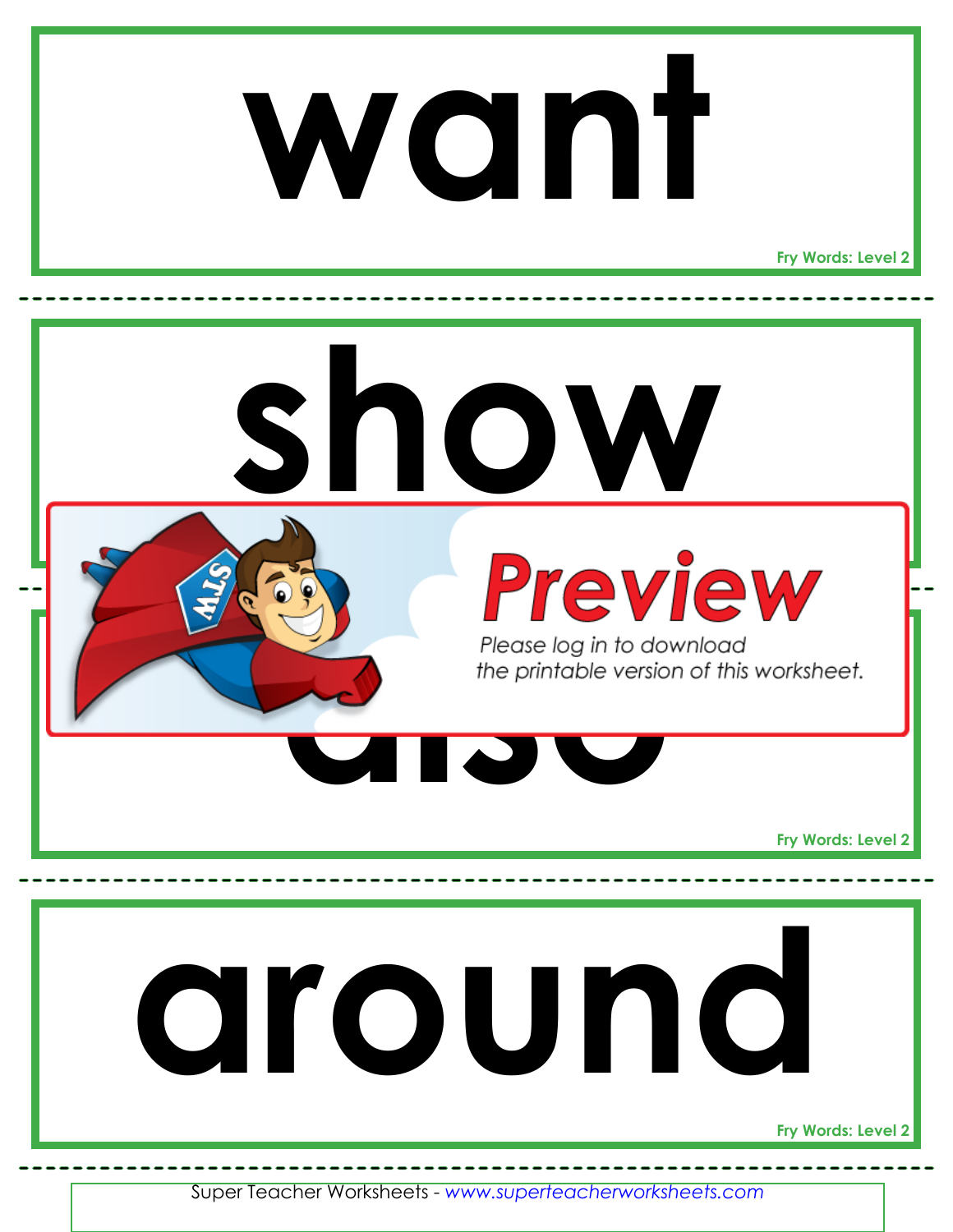## **form**

**Fry Words: Level 2**

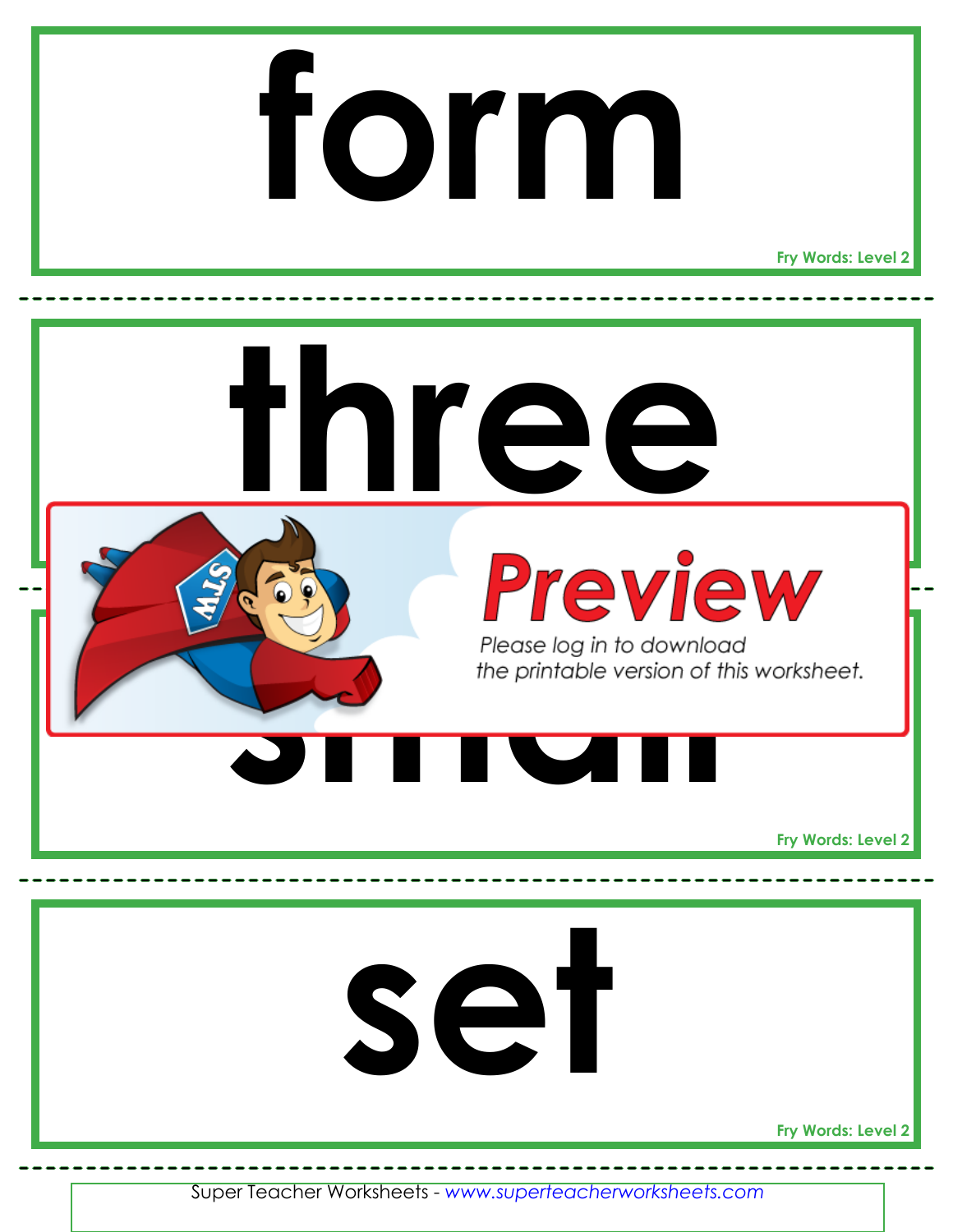## **put**

**Fry Words: Level 2**

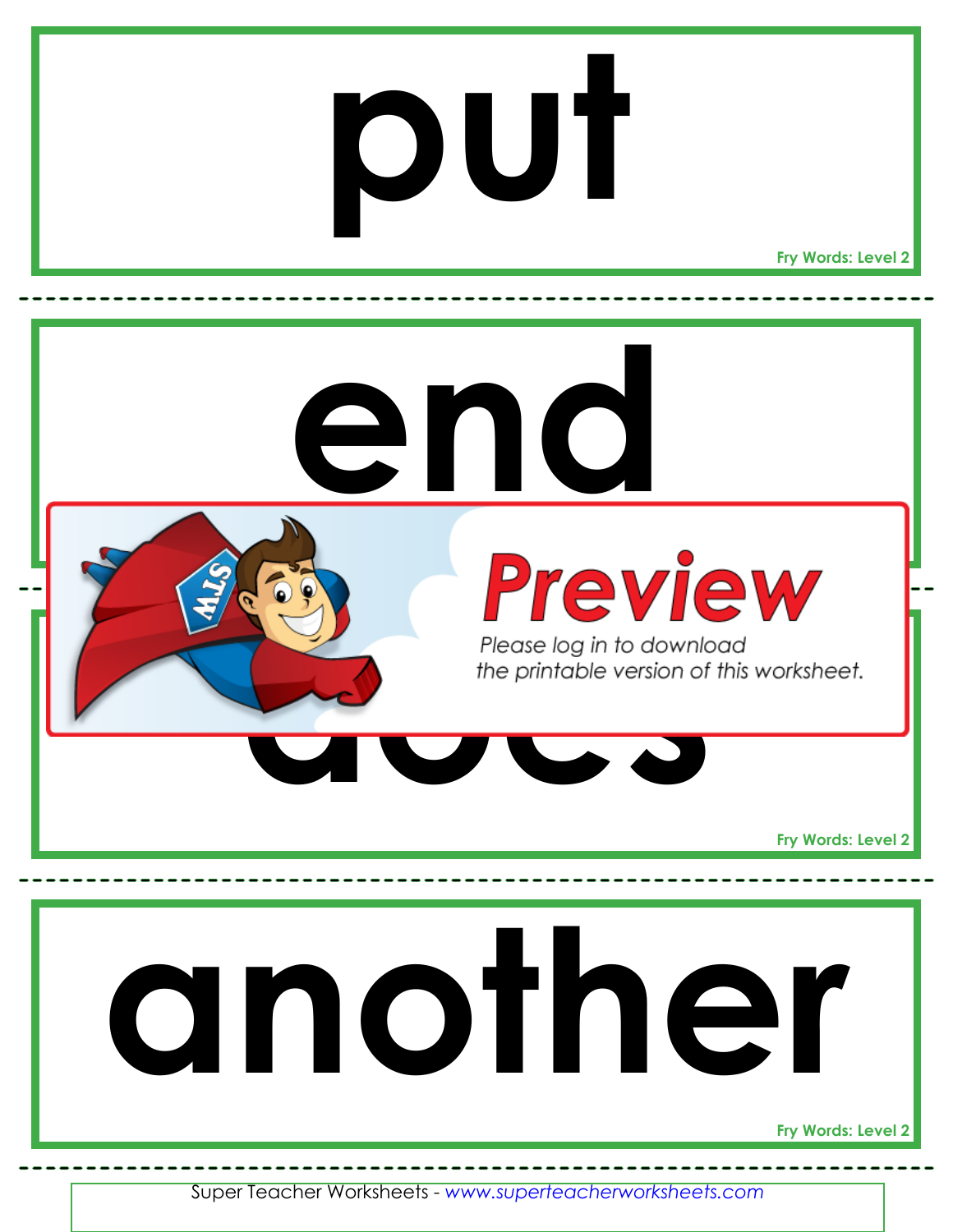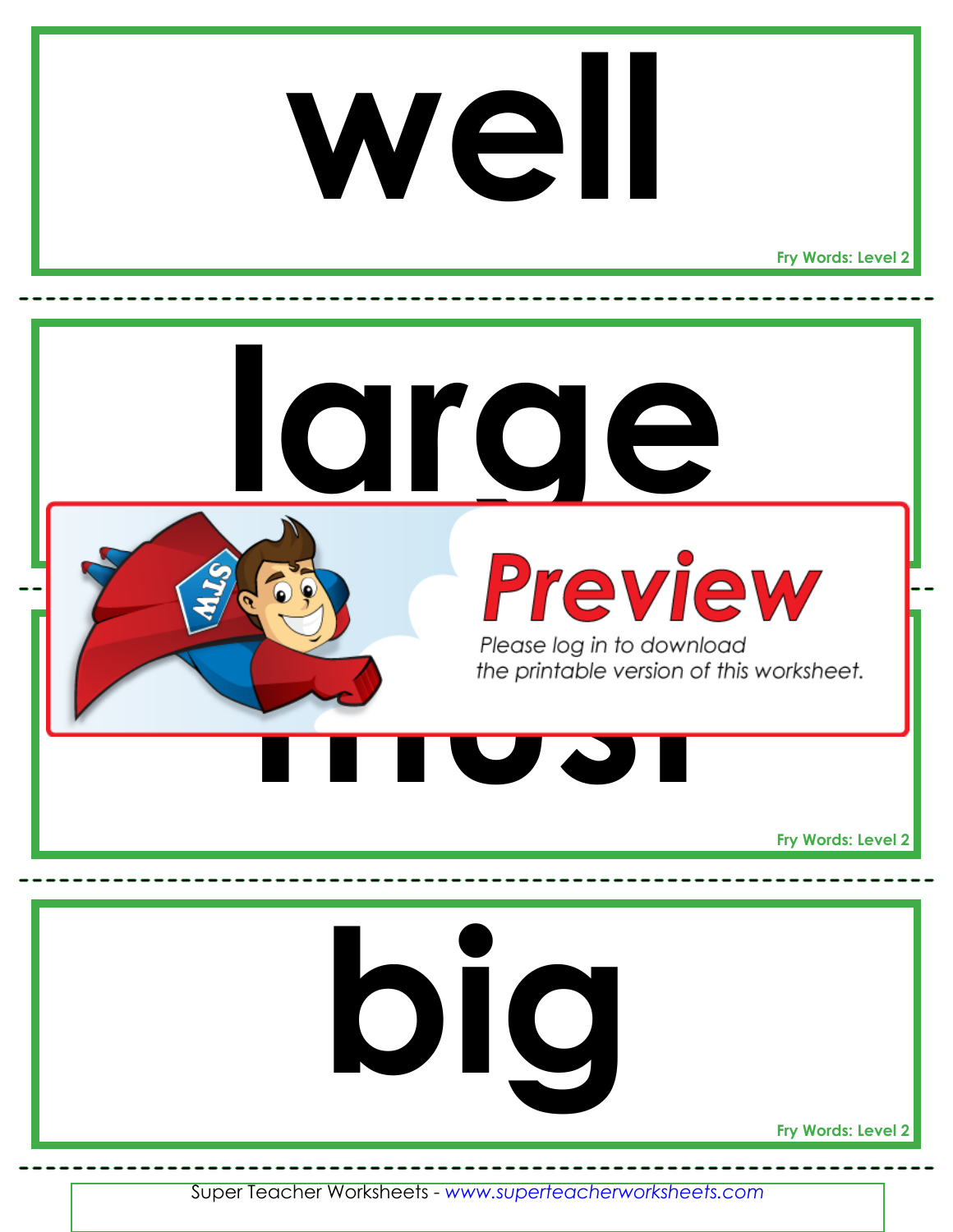#### **even**

**Fry Words: Level 2**

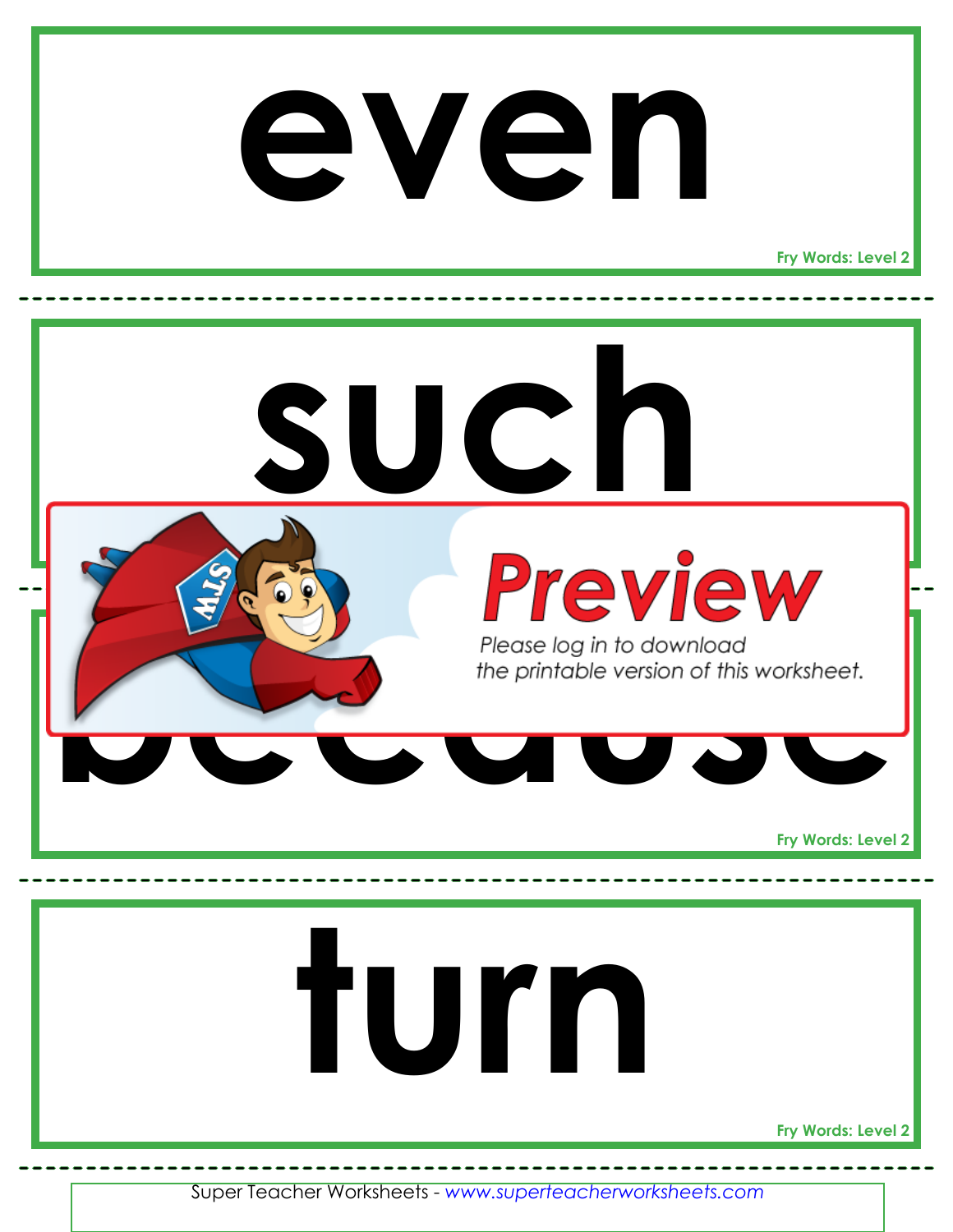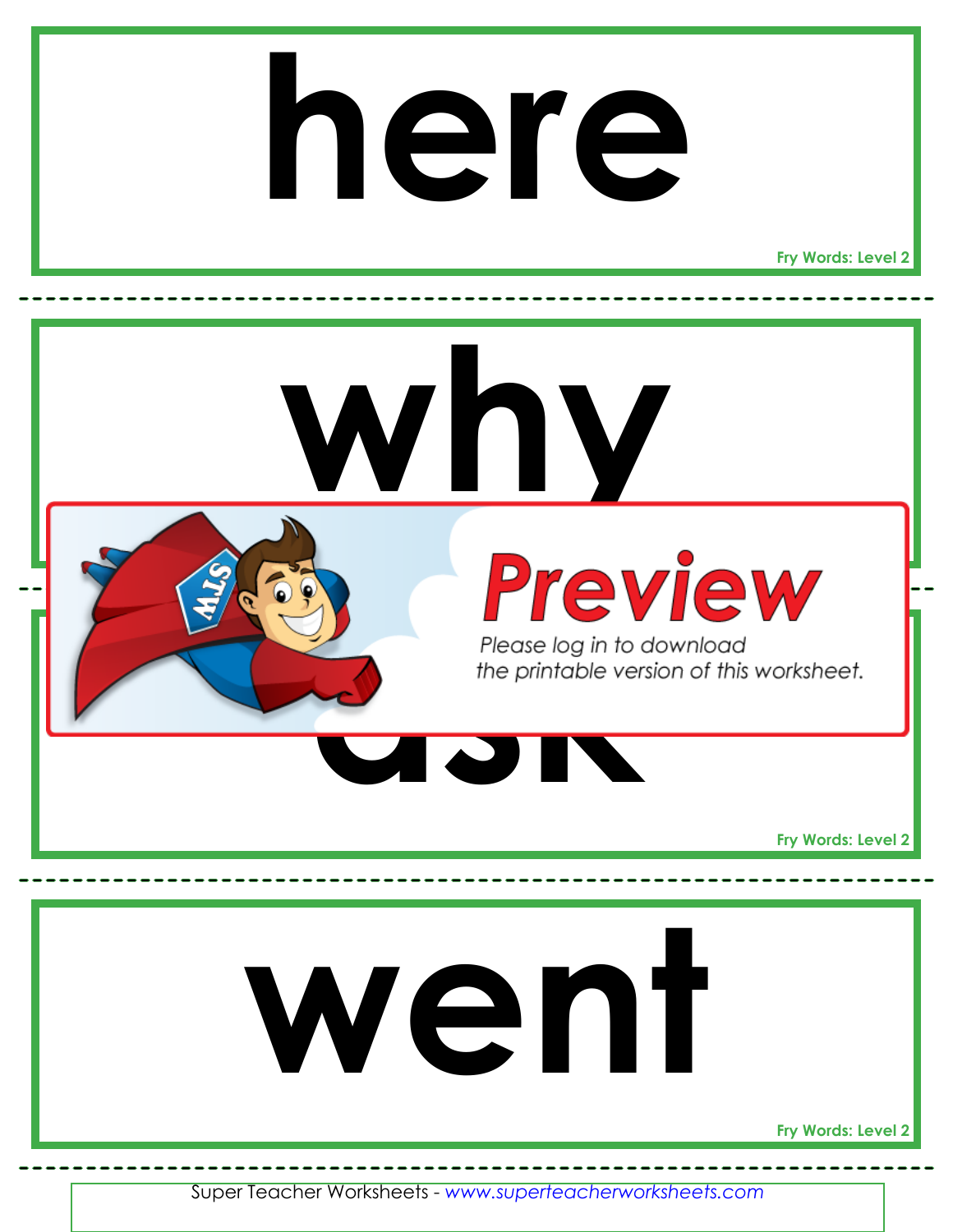#### **men**

**Fry Words: Level 2**

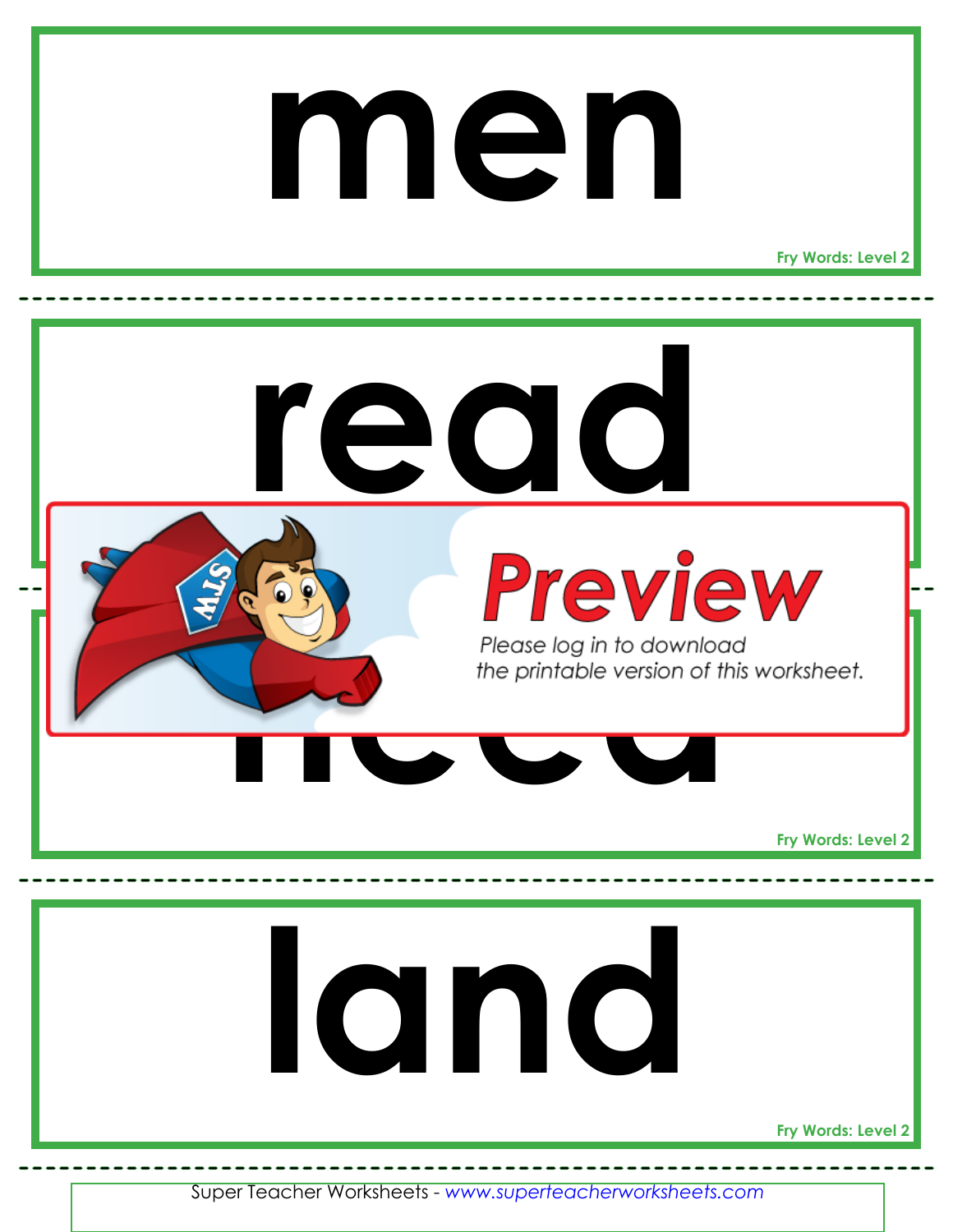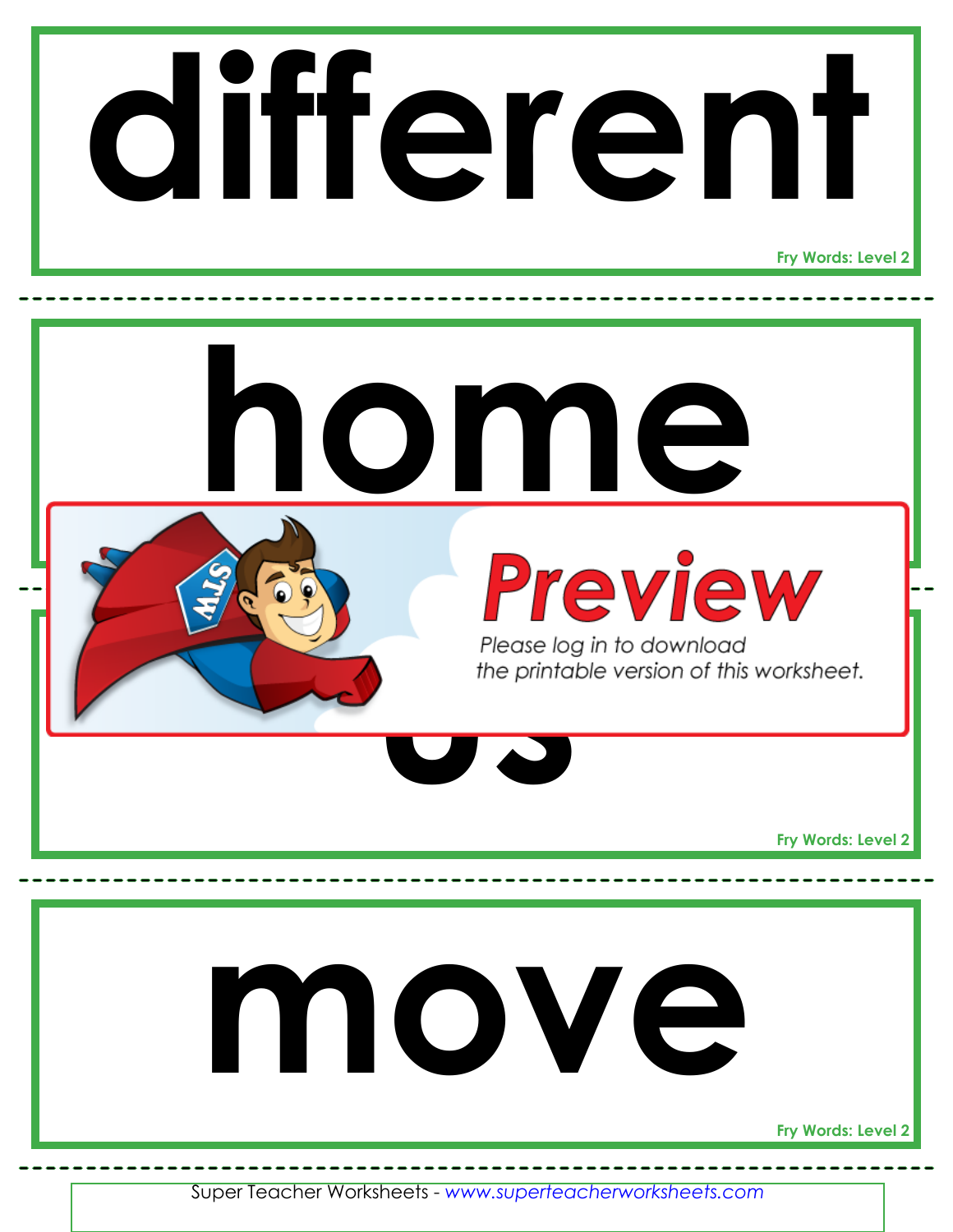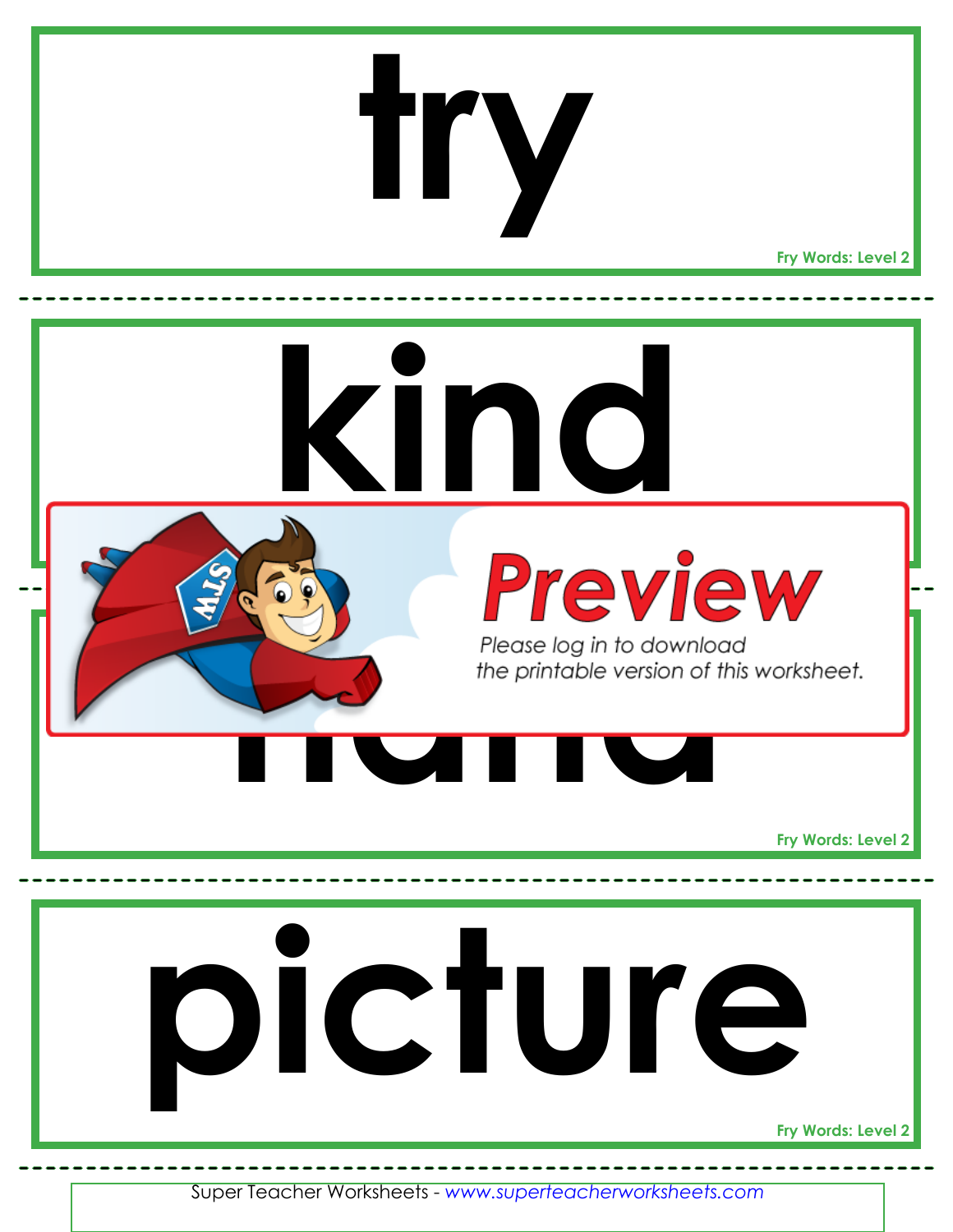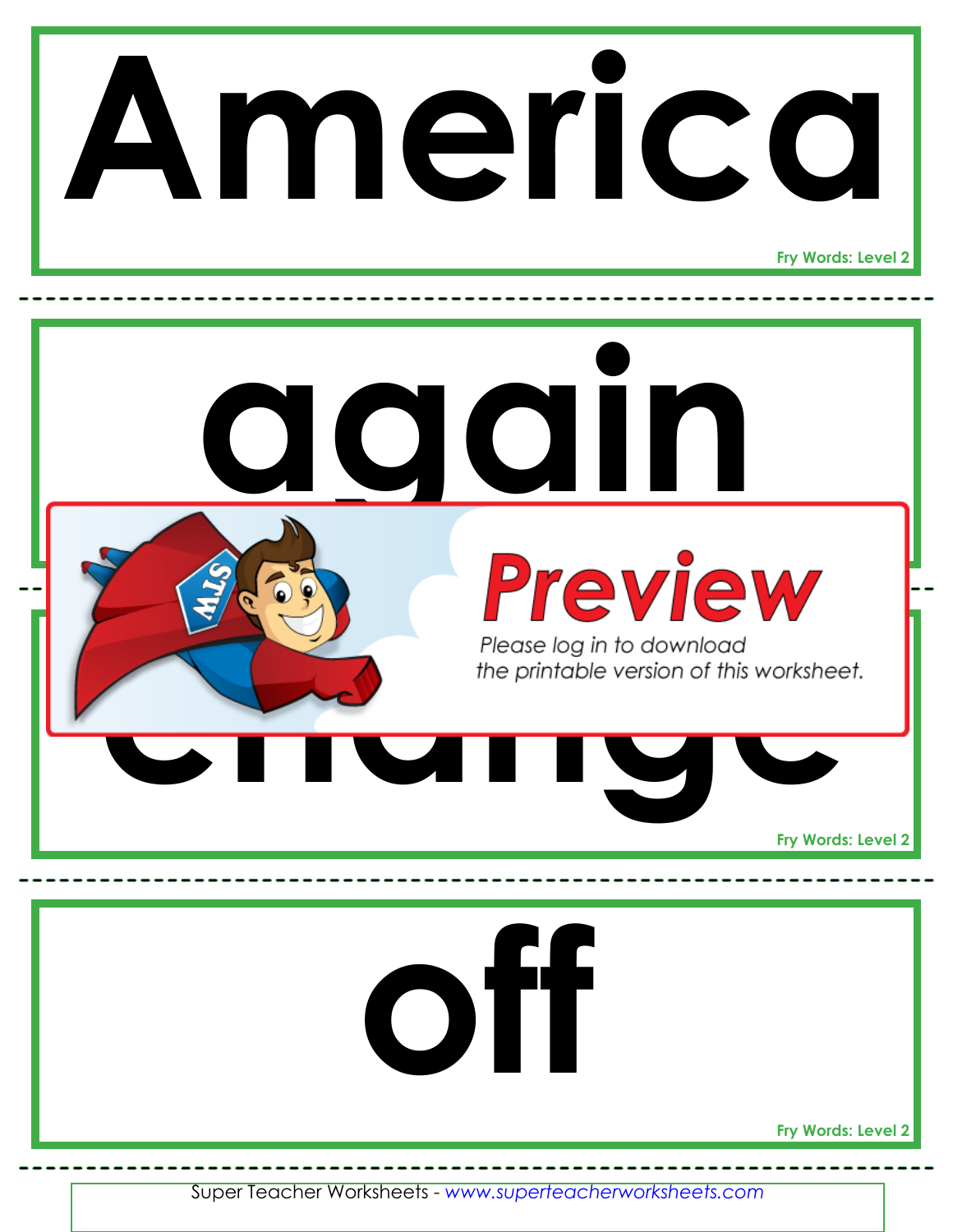# **play**

**Fry Words: Level 2**

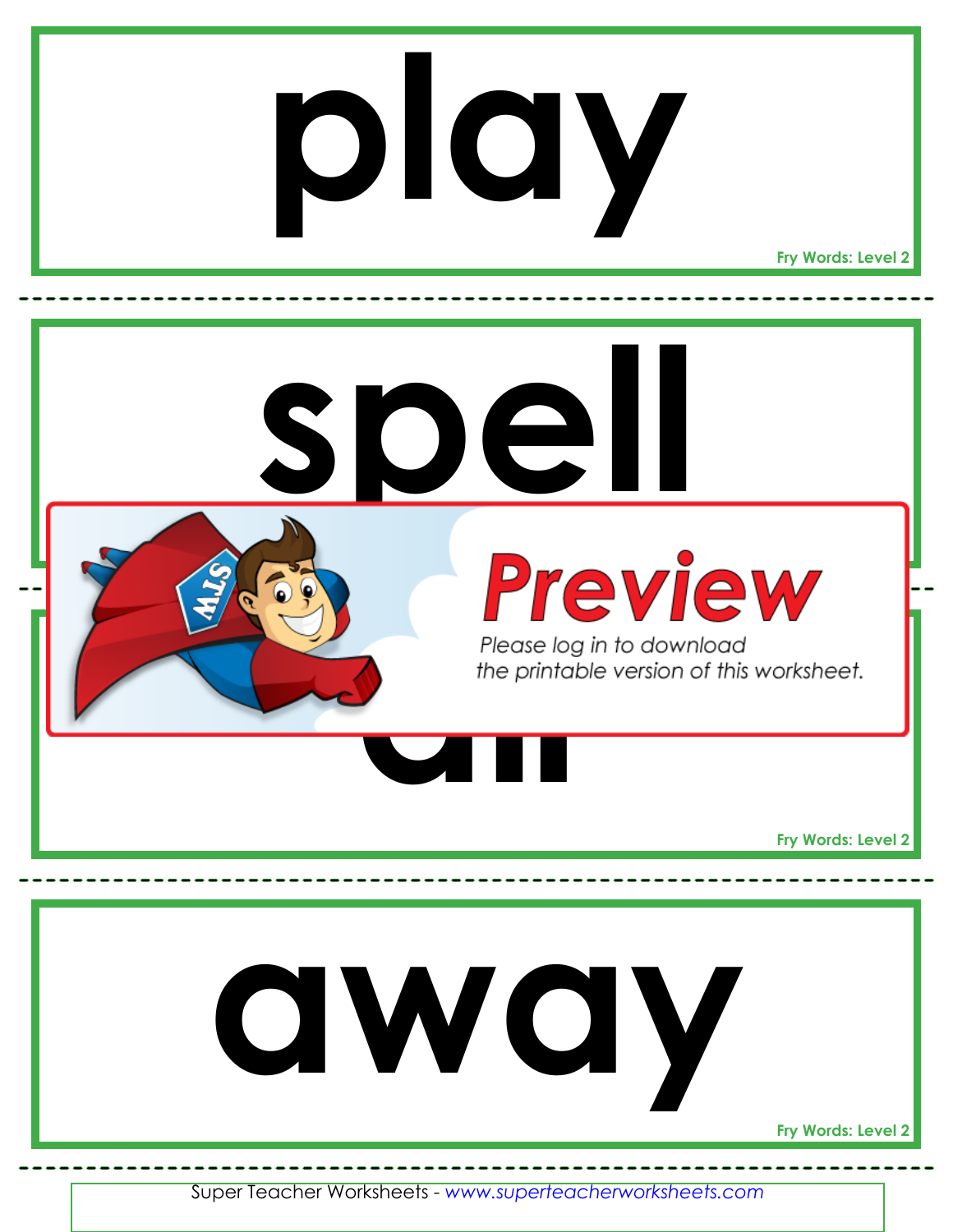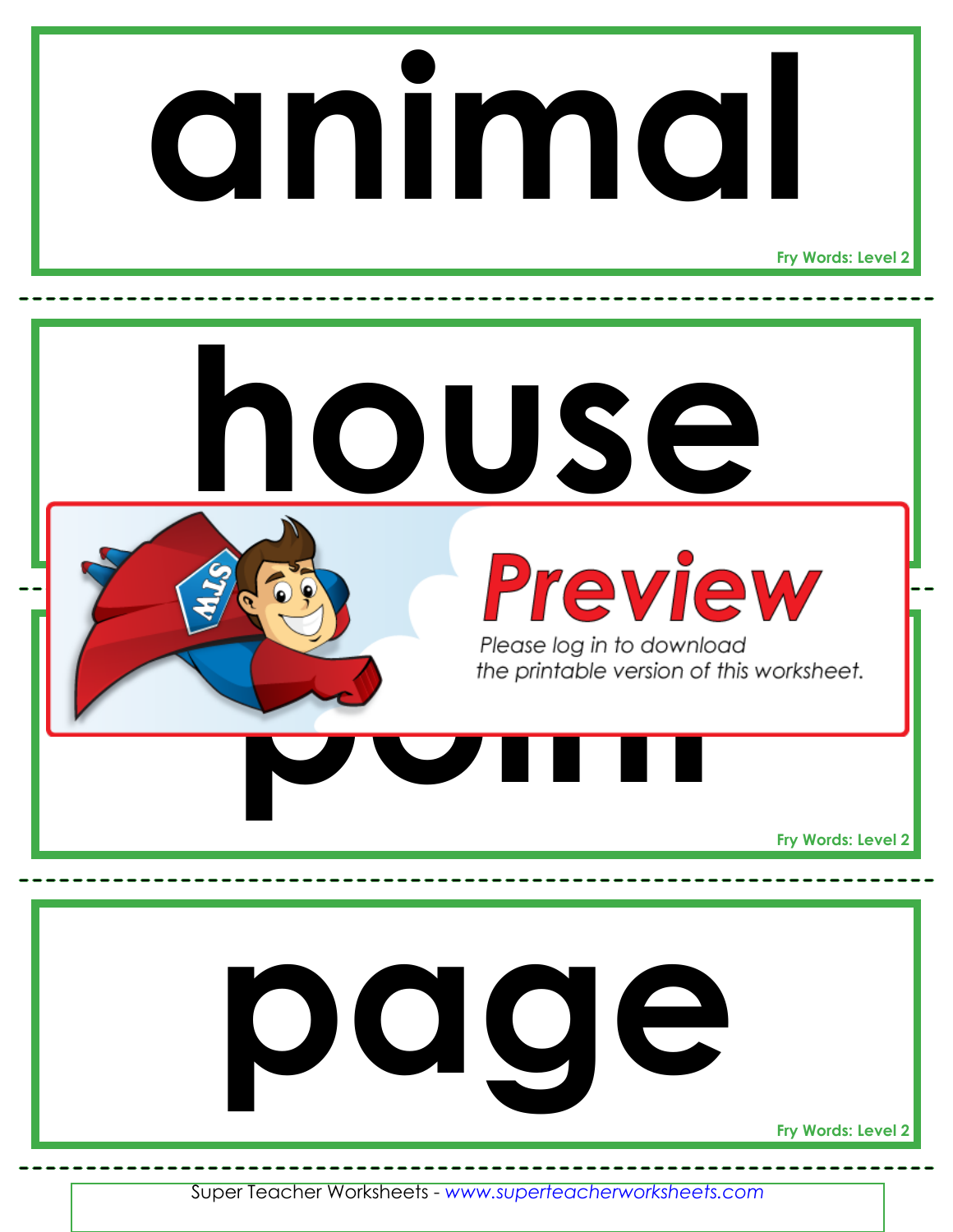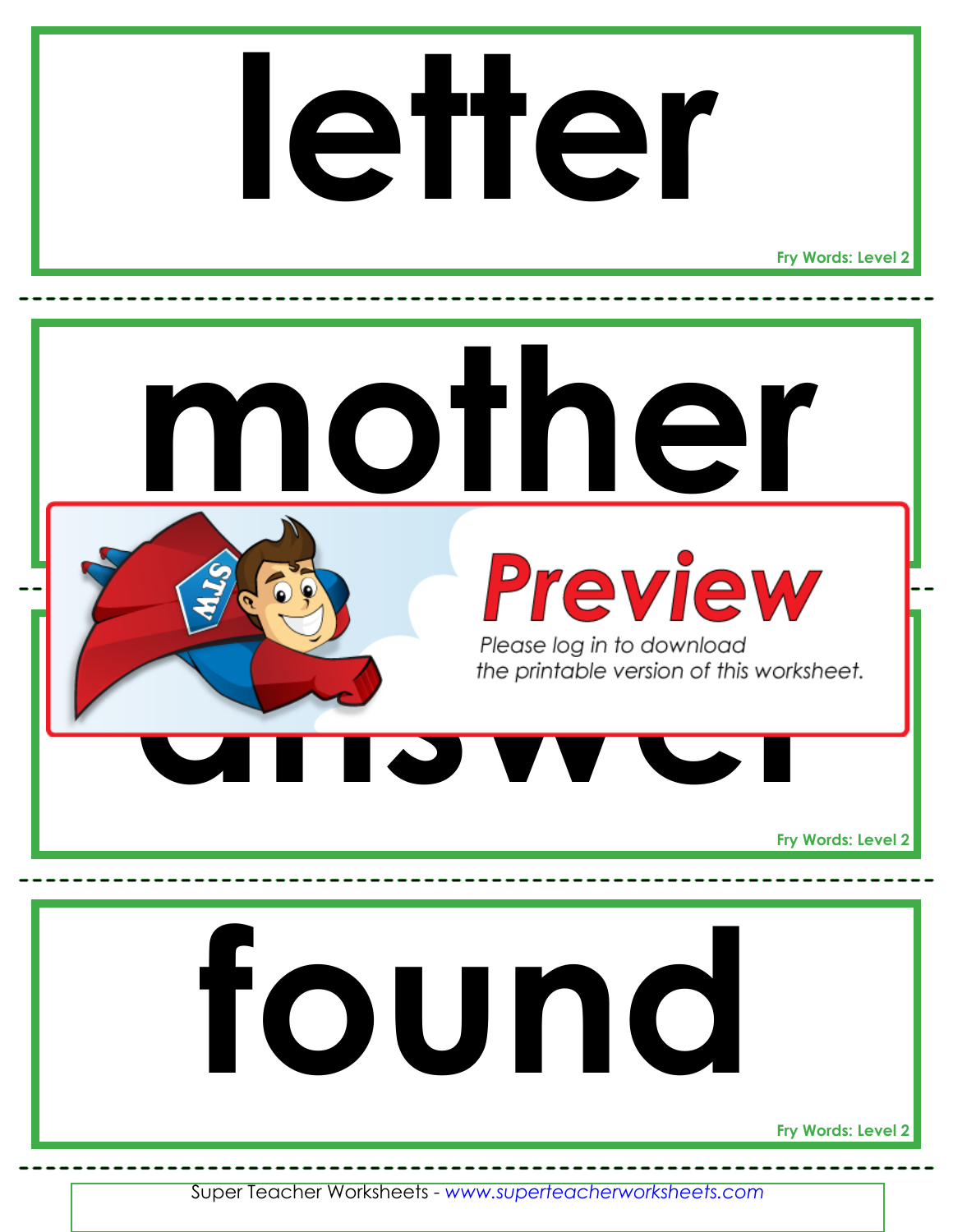